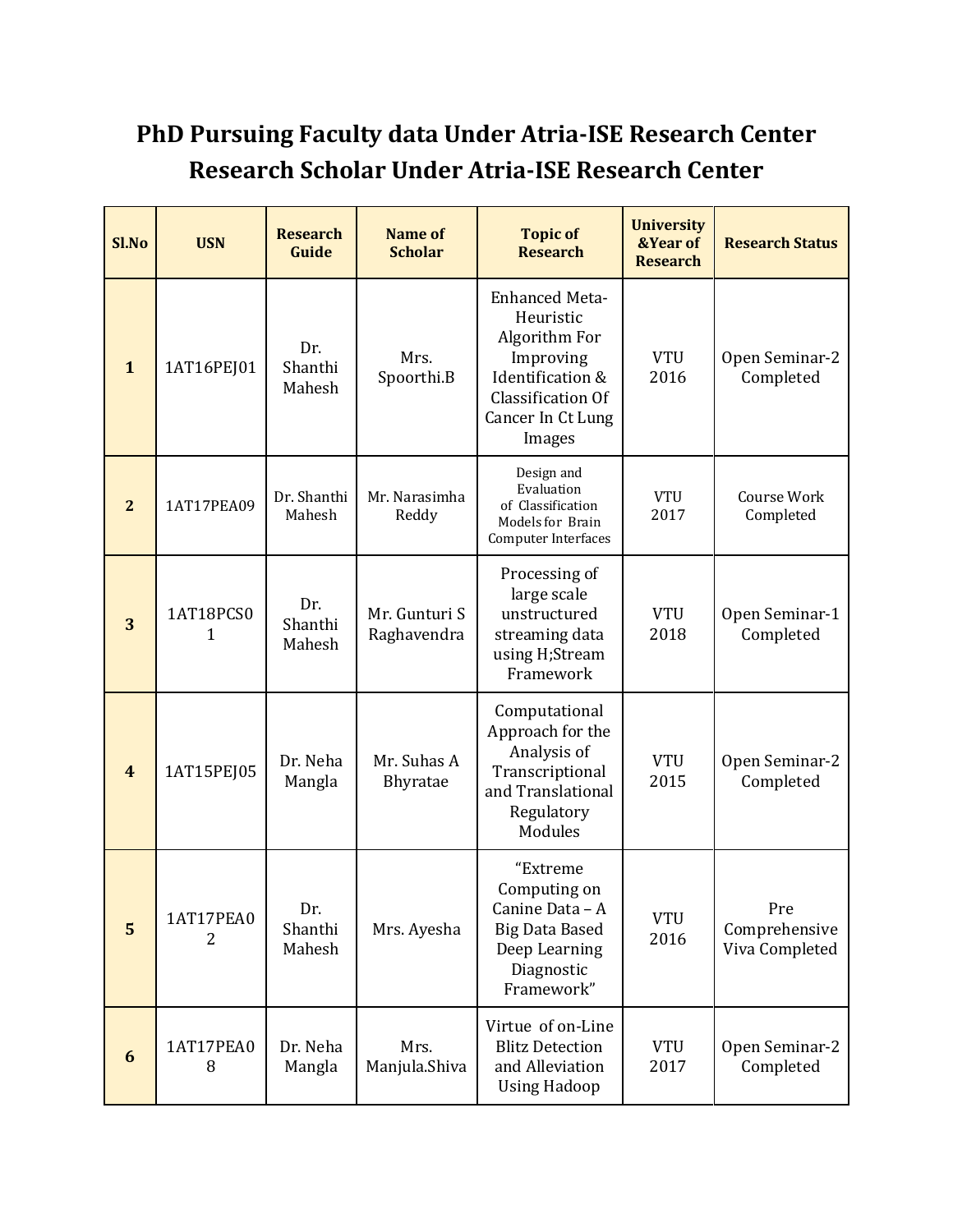|   |                |                    |                            | Framework                                                                                                          |                    |                                        |
|---|----------------|--------------------|----------------------------|--------------------------------------------------------------------------------------------------------------------|--------------------|----------------------------------------|
| 7 | 1AT19PCS0<br>2 | Dr. Neha<br>Mangla | Mrs. Archana<br>Homblinath | Vehicle Insurance<br>Claim<br>Application-<br>Based On<br>Blockchain<br>Distributed                                | <b>VTU</b><br>2019 | Pre<br>Comprehensive<br>Viva Completed |
| 8 | 1AT19PIS01     | Dr. Neha<br>Mangla | Mrs. Durga<br>Bhavani A    | A Novel intrusion<br>detection and<br>response<br>mechanism for<br>Internet of<br>Things using<br>hybrid algorithm | <b>VTU</b><br>2019 | Pre<br>Comprehensive<br>Viva Completed |

| Sl.N<br>$\mathbf{0}$ | <b>USN</b>                   | <b>Researc</b><br>$\mathbf{h}$<br>Guide | Name of<br><b>Scholar</b> | <b>Topic of</b><br><b>Research</b>                                                                                          | <b>Universi</b><br>ty<br>&Year<br>of<br><b>Researc</b><br>$\mathbf{h}$ | <b>Resear</b><br>ch<br><b>Status</b> |
|----------------------|------------------------------|-----------------------------------------|---------------------------|-----------------------------------------------------------------------------------------------------------------------------|------------------------------------------------------------------------|--------------------------------------|
| $\mathbf{1}$         | <b>1SJ21PE</b><br><b>N02</b> | Dr,<br>Anitha<br>T. N                   | Manjuna<br>th S           | Resource Aware Spectrum Allocation,<br>Clustering, And Security Management<br>In Cloud Enabled Cognitive Radio<br>Networks" | <b>VTU</b><br>2021                                                     | Course<br>work<br>pendin<br>g        |
| $\overline{2}$       | <b>1SJ21PE</b><br><b>N01</b> | Dr,<br>Anitha<br>T.N                    | Ajay N                    | Framework for privacy protection<br>on Bliackchain based access<br>control in cloud computing for impr<br>oved QOS          | <b>VTU</b><br>2021                                                     | Course<br>work<br>pendin<br>g        |
| 3                    | <b>1SJ21PE</b>               | Dr,                                     | Swetha<br>T               | Ensemble learning scheme for<br>malicious URL and Intrusion detection                                                       | <b>VTU</b><br>2021                                                     | Course<br>work                       |